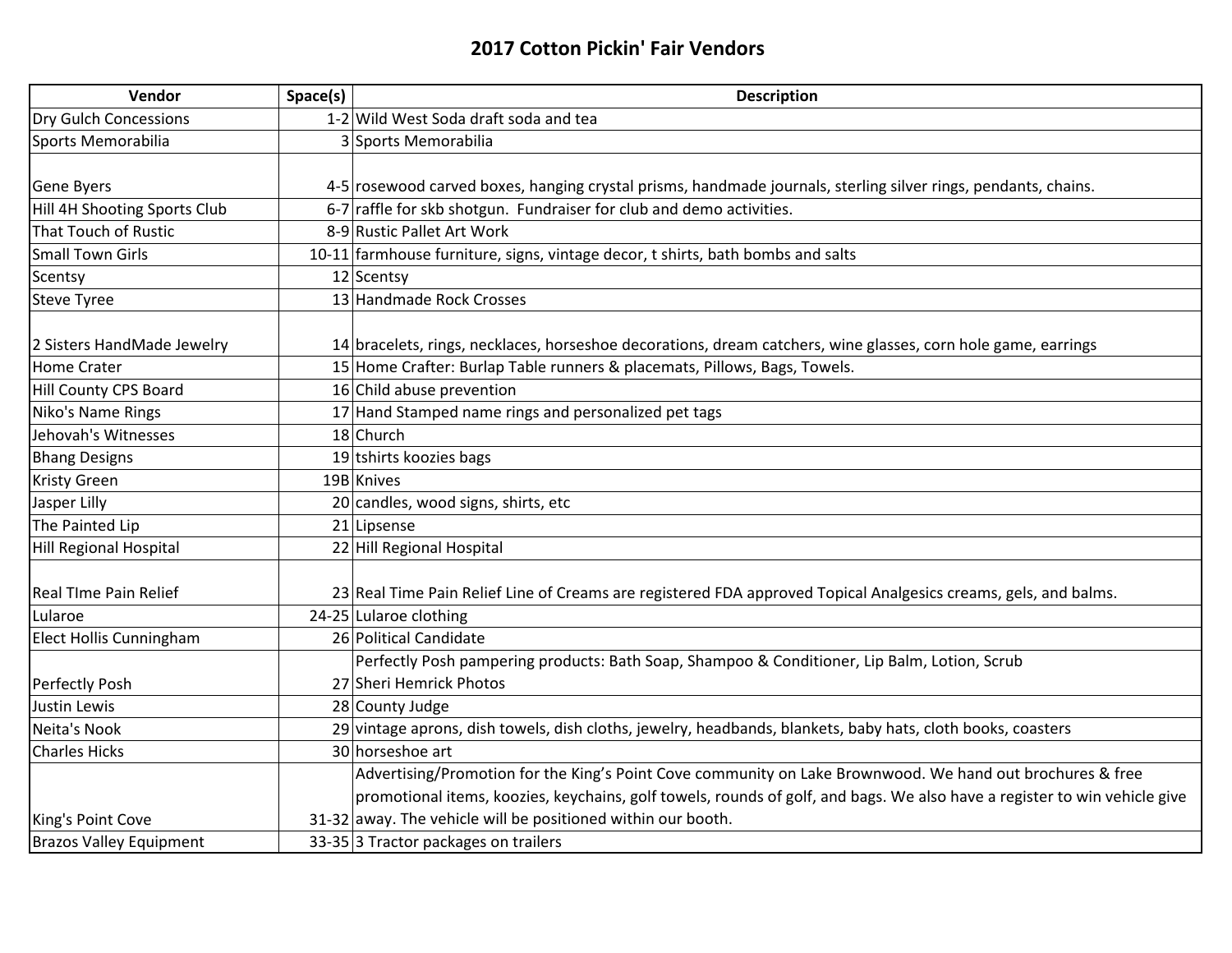## **2017 Cotton Pickin' Fair Vendors**

| Harley Johnson                | 36 Paintings                                                                                                               |
|-------------------------------|----------------------------------------------------------------------------------------------------------------------------|
| <b>Precious Jewels</b>        | 37 handmade jewelry                                                                                                        |
|                               |                                                                                                                            |
| Family Home Health Care       | 38 Will be taking free blood pressures and giving out free water. Will be having a drawing for free blood pressure cuff.   |
|                               | Ballerina-cheer- rag dolls Dressup sets for boys & girls-bows & notebooks w/ initials-flipflops w/ tulle crowns-wands-     |
| Pampered Princess& Lil Prince | 39 halos Lilgirls jewelry-stuffed animals w/tutus-onesis (boys&girls)-Lil girls purses                                     |
|                               |                                                                                                                            |
|                               | Embroidered Hats, Visors, Koozies w/ Misc Grandparent Names (PaPa, NaNa etc), Crochet Kitchen Towels, Adult Bibs,          |
|                               | Dog Bandanas, Towel Head Wraps, Plastic Bag Holders, Liquid Dish Soap Bottle Aprons, Microwave Pot Holders, Basket         |
| Crafts by Judy                | 40 Liners, Mug Rugs. I sew & Crochet all items in my booth. It is all Handmade.                                            |
| knives                        | 41-43 Knives, stun guns, pepper spray,                                                                                     |
| <b>Hill County Beekeepers</b> | 44-45 Bee Hive Decorating Contest & Bee information                                                                        |
| <b>Candy Crafts</b>           | 46 Homemade candy - peanut patties                                                                                         |
|                               | We make quality real wood signs, and other farmhouse and rustic decor.                                                     |
|                               | You can see more of our work on facebook at Boom Boom Creations and Gifts.                                                 |
|                               | Our signs for the festival will consist of Halloween, Fall, Thanksgiving, Christmas, and everyday popular farmhouse signs. |
|                               | Funny quotes, book or bible verses, etc.                                                                                   |
|                               | We also sell wood door hangers, burlap banners, picture frames. But our main thing is signs.                               |
| <b>Boom Boom Creations</b>    | 47 https://www.facebook.com/boomboomcreations/                                                                             |
|                               | Crochet amigurumi, crochet scarves, crochet hats, misc crochet baby items, baby blankets, pillows with pillow cases,       |
| Hunny's Toy Closet            | 48 dream catchers, and kids treat bags.                                                                                    |
|                               | All Items are either Antique. Vintage, Collectibles,                                                                       |
| <b>Backwoods Sales</b>        | 49 Business and Office Unique Conversation Decor                                                                           |
| Katalina's Taco Stand         | 50-51 Tacos, etc.                                                                                                          |
| <b>Star Concessions</b>       | 52-53 Fair Food!                                                                                                           |
| N/a                           | 54 Fruit and mexican snacks                                                                                                |
| Snowcones                     | 55-56 Snowcones                                                                                                            |
| <b>Mas Snacks</b>             | 57 Smoked Turkey Legs                                                                                                      |
| Diann Hammer                  | 58 BBQ                                                                                                                     |
| <b>BBQ</b>                    | 59 BBQ                                                                                                                     |
| Celia Ruiz                    | 60 Sausage on a stick, Grilled Corn, Nachos                                                                                |
| R&K Cafe II Hillsboro         | 61 games for kids / raffle give away / iced tea                                                                            |
| Salon 110                     | 62 Salon 110                                                                                                               |